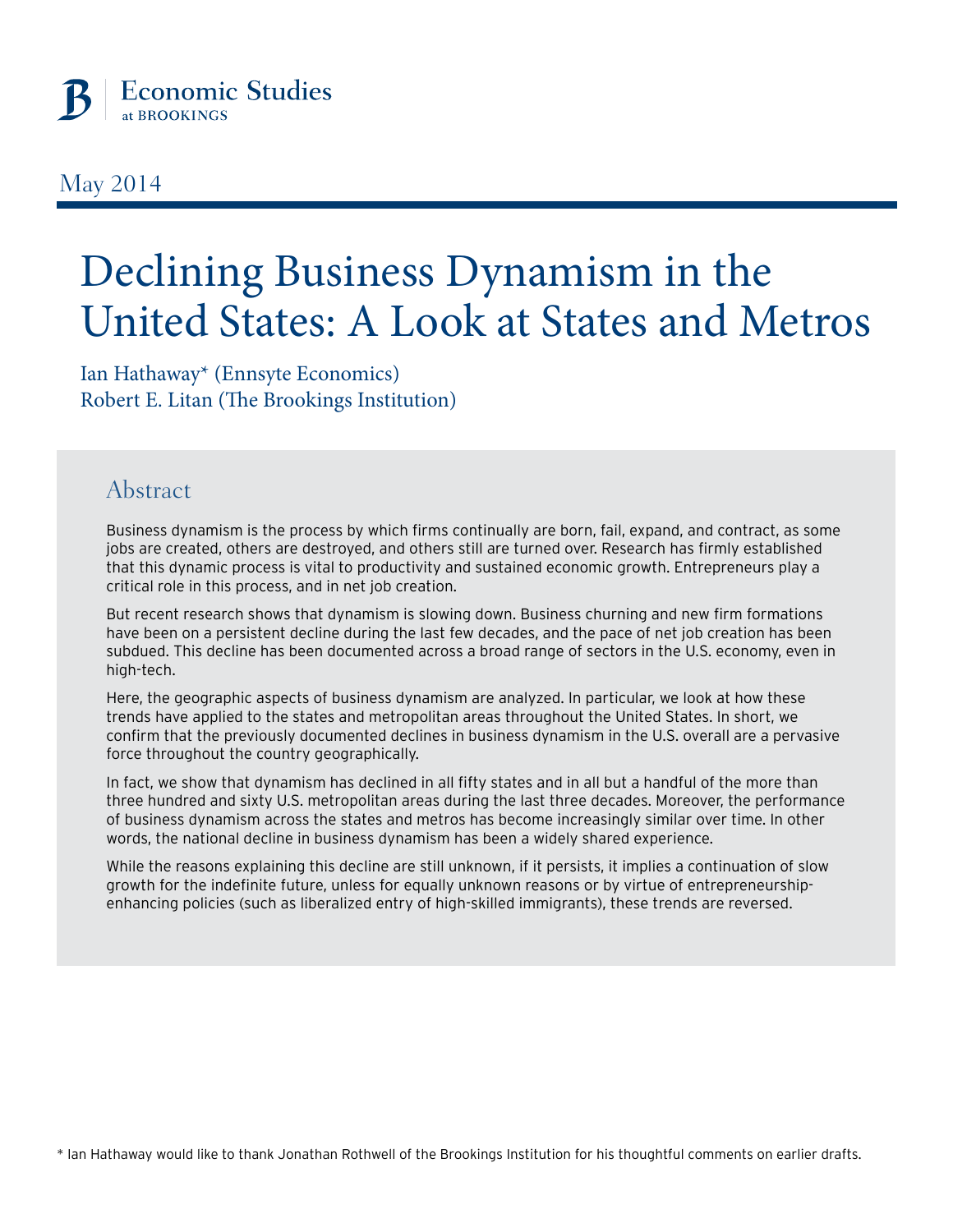### National Dynamism

The American economy is in a constant state of churn. Historically one new business is born about every minute, while another one fails every eighty seconds.<sup>1</sup> In 2012, there were 13.4 million private sector jobs created or destroyed each quarter—that's equivalent to one in eight private sector jobs.2 Despite all of that churning, only 600 thousand net

jobs were created each quarter during that same year. That's equal to about half a percent of private employment.

Business dynamism is inherently disruptive; but it is also critical to long-run economic growth. Research has established that this process of "creative destruction" is essential

to productivity gains by which more productive firms drive out less productive ones, new entrants disrupt incumbents, and workers are better matched with firms.<sup>3</sup> In other words, a dynamic economy constantly forces labor and capital to be put to better uses.

But recent evidence points to a U.S. economy that has steadily become less dynamic over time. Two measures used to gauge business dynamism are firm entry and job reallocation.4 As Figure 1 shows, the firm entry rate—or firms less than one year old as a share of all firms—fell by nearly half in the thirty-plus years between 1978 and 2011.

The precipitous drop since 2006 is both noteworthy and disturbing. For context, the rate of firm failures held

A dynamic economy constantly forces labor and capital to be put to better uses, but recent evidence points to a U.S. economy that has *steadily become less dynamic over time.*

> relatively steady—aside from the uptick during the Great Recession. In other words, the level of business deaths kept growing along with the overall level of businesses in the economy, but the level of business births did not it held relatively steady before dropping significantly in the recent downturn. In fact, business deaths now exceed business births for the first time in the thirtyplus-year history of our data (See figure A1 at Appendix).



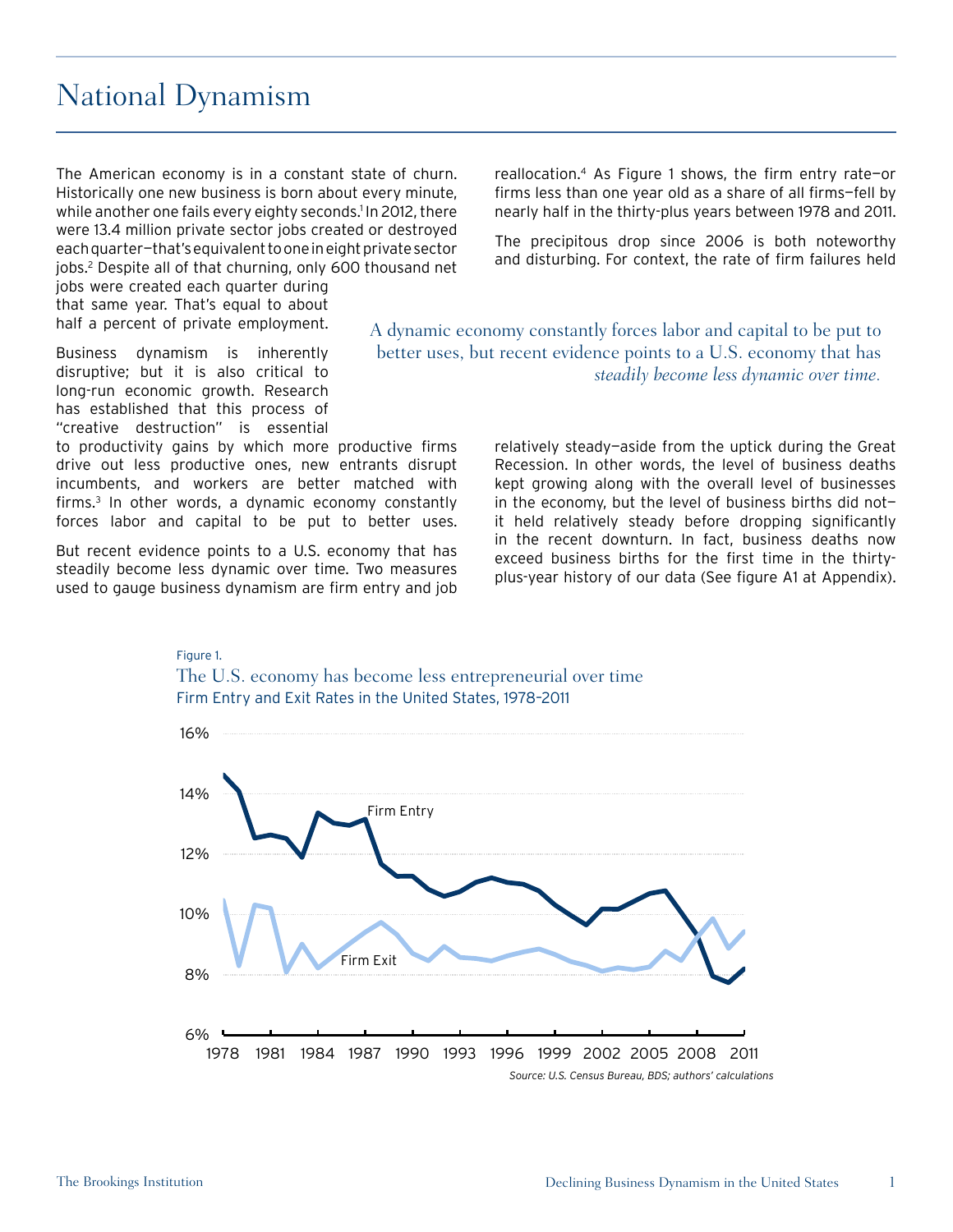#### Figure 2.



We would expect to see some regions in decline while others were immune. But, in fact, that is not what the data show.

Business dynamism has been steadily declining over the last three decades Job Reallocation Rate and Trend, 1978–2011

*Note: Trend is calculated by applying a Hodrick-Prescott filter with a multiplier of 400*

Figure 2 illustrates that job reallocation—a broad measure of labor market churning resulting from the underlying business dynamism of firm expansions, contractions,

births, and closures—has been steadily declining during the last three decades, and appears to have accelerated in the last decade or so. Overall, Figures 1 and 2 illustrate what was stated before that the economy is engaged in a steady, secular decline in business dynamism.

This leaves the question of whether declining dynamism has been spreading evenly across

the economy, or if these economy-wide aggregates are masking underlying structural changes. In forthcoming research, Decker, et al. (2014) use firm-level data to show that declining dynamism is a pervasive force in a broad range of sectors throughout the economy-even after controlling for changes in the underlying composition of

firms (age, size, industry).5 Even a cursory review of broader U.S. data aggregates shows that declining dynamism has reached a broad range of industrial sectors and firm size categories (See figures A2 and A3 at Appendix.

> To advance the conversation, we analyze business dynamism geographically. In particular, we examine whether underlying changes in the geographical composition of the U.S. economy have played a role in declining dynamism. If the decline were partially the result of changes in the geographic composition of the

economy, we might expect to see a shift in activity away from more dynamic regions into less dynamic ones and a wide variation in the performance of dynamism across regions. In other words, we would expect to see some regions in decline while others were immune. But, in fact, that is not what the data show.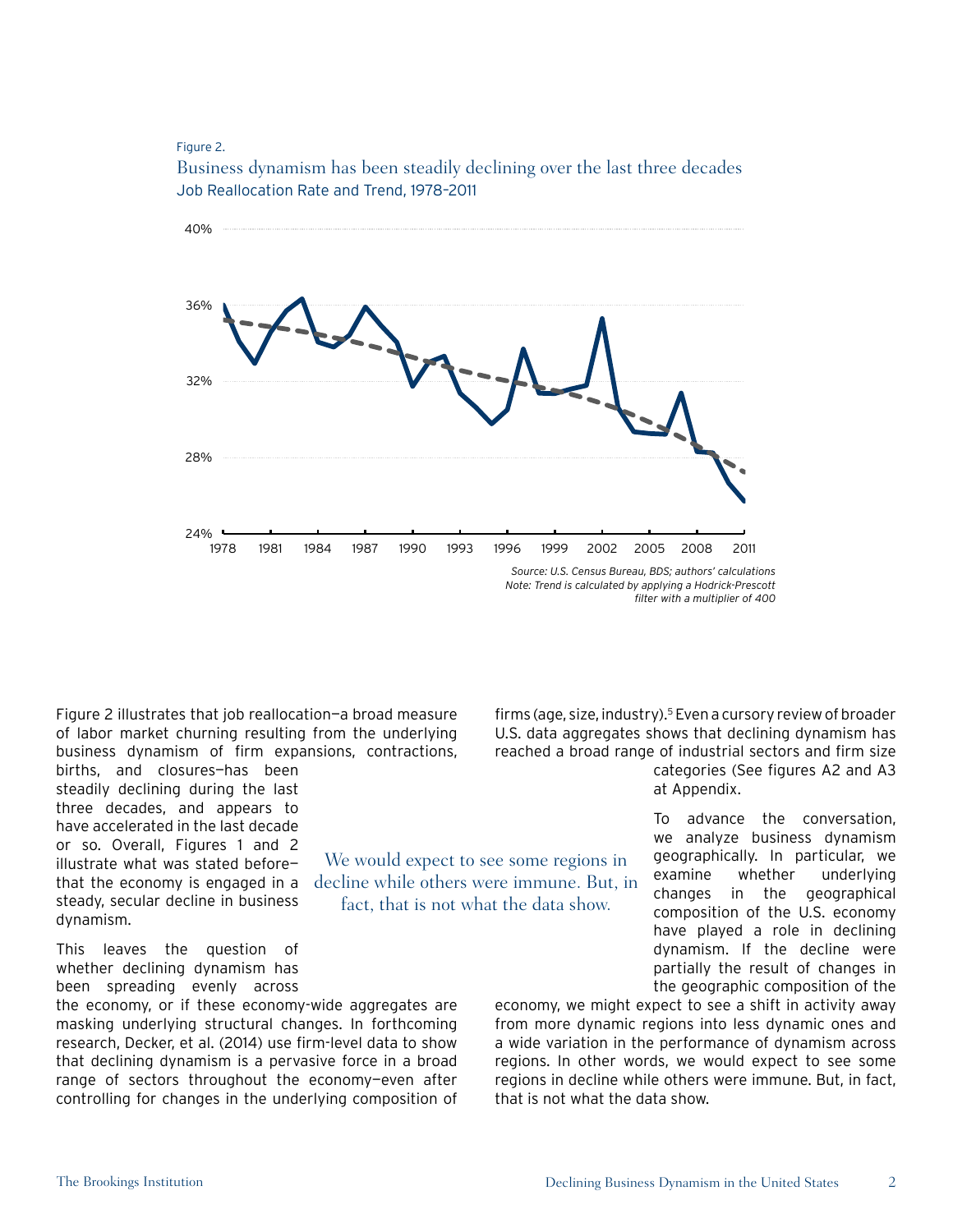## Regional Dynamism

Figure 3 shows the relationship between each of our two key measures of business dynamism—firm entry rate and job reallocation rate—in the late 1970s compared with recent years for the 50 U.S. states and 366 metropolitan areas. The same comparison is made for the firm exit rate.

To reduce any noisiness in the data from year to year in particular for metros—the average of the earliest three years of our data are used as the starting point of comparison and the average of the latest three years

for a particular measure in a state or metro in 1978-1980 relative to 2009-2011, while dots below the line indicate the opposite. A dot directly on the line represents a state or metro that had the same rate of activity in both periods.

For example, Ohio had a firm entry rate of 11 percent in 1978-1980 compared with 6 percent in 2009-2011, and is therefore represented by a dot above the line. On the other hand, Ann Arbor, Michigan had a job reallocation rate of 28 percent in 2009-2011 versus 25 percent in 1978-1980;

Firm entry rates were *lower in each state and all but one metro area*  compared with three decades ago, and job reallocation rates were lower in each of the states and in all but a dozen metros during the same period.

are used as the end point. Each dot represents a state or metro, and the coordinates represent average values for a particular dynamism measure in 1978-1980 (vertical axis) versus 2009-2011 (horizontal axis).

Each panel in Figure 3 also has an angled line creating symmetry in the top and bottom halves of the chart. Doing this illustrates the relative performance of a measure—in this case, measures of business dynamism—in one period versus another. Dots above the line indicate higher activity

placing it below the line. Cleveland, Tennessee and Dubuque, Iowa had job reallocation rates that were nearly identical in both years, and are therefore represented by dots near the line.

Figure 3 tells a clear story of declining business dynamism that

is nearly universal across the U.S. regions. Firm entry rates were lower in each state and all but one metro compared with three decades ago, and job reallocation rates were lower in each of the states and in all but a dozen metros during the same period. For comparison, firm exits were much more similar to rates experienced thirty-plus years prior relative to these other measures of economic dynamism.

#### Figure 3.

Declining business dynamism is nearly universal across all U.S. regions Dots above the line indicate higher activity for a particular measure in a state or metro in 1978- 1980 relative to 2009-2011, while dots below the line indicate the opposite.



*Source: U.S. Census Bureau, BDS; authors' calculations*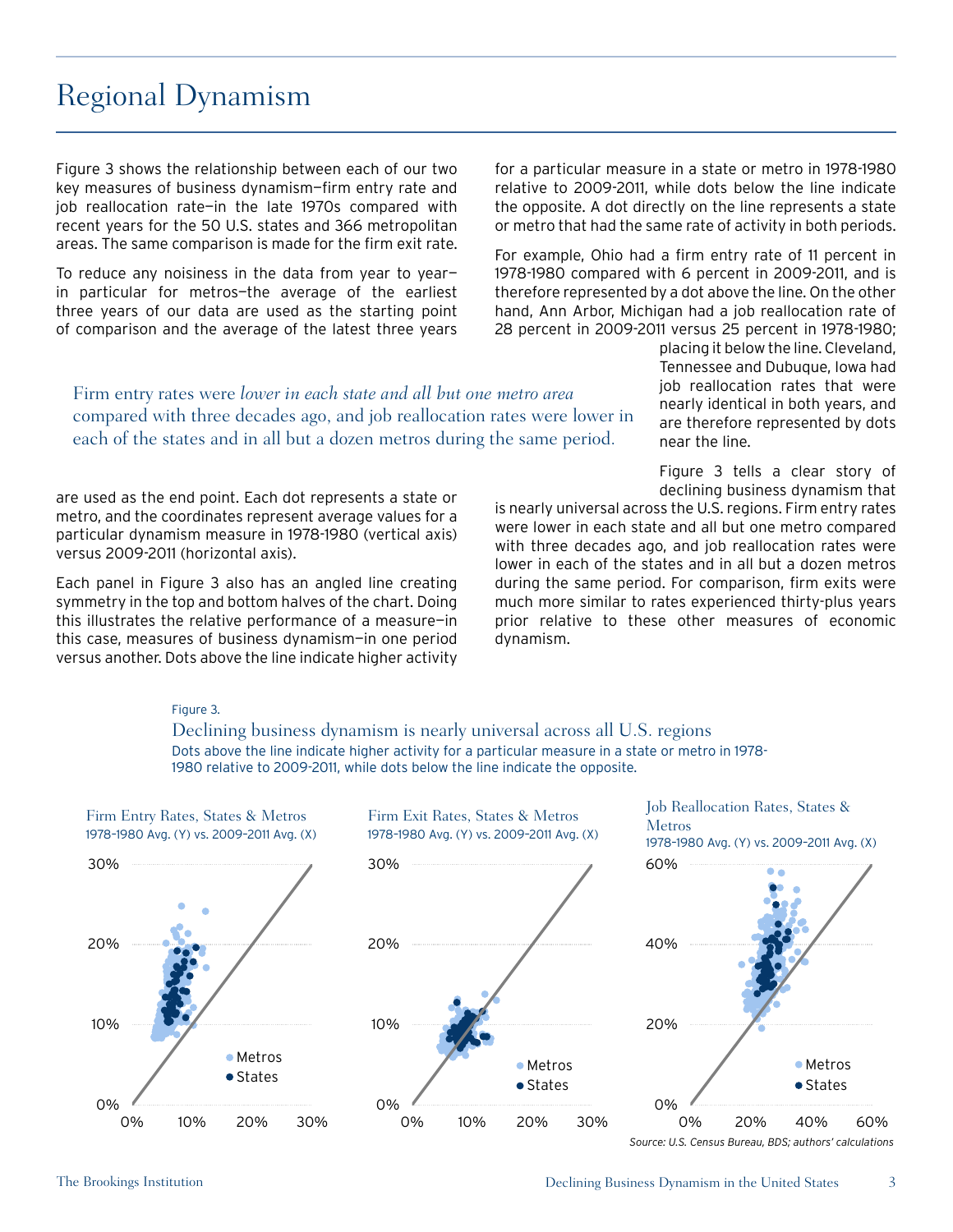### Regional Variation

So far we have established that business dynamism—as measured by firm entry rates and job reallocation rates has been on a steady, persistent decline nationally in the thirty-plus years for which data are available. Outside of the occasional blip from business cycle fluctuations, the trend has clearly been down during this period. We also established that the decline appears to be widespread geographically, reaching every state and nearly all U.S. metros.

But, it is possible that comparing two data points three decades apart misses a lot of variation of the underlying states and metros in the interim years. Since it is difficult

to visually compare 50 states and 366 metros over time, here a statistical technique is implemented to provide a broad measure of relative performance among these geographic entities over time.

Figure 4 shows the standard deviation—a measure of variance for three measures of business dynamism across the states and metros between 1978 and 2011. Each

standard deviation has been weighted by the relative size of each of its underlying entities. For example, California would receive greater weighting in the standard deviation measure than would Delaware.

The purpose of this exercise is to reveal how similarly these states and metros perform relative to one another and whether they have become more or less similar over time. If it were the case of similar behavior we would expect to see low measures of standard deviation. Likewise, if it were the case that states and metros are behaving more similarly over time we would expect the standard deviations to become smaller in later years versus three decades ago. Figure 4 shows this to be the case—albeit to varying degrees and in different ways across geographic entities and measures of business dynamism.

Given the greater diversity of activity across an entire state than in any individual metropolitan area, it is not surprising that metros have higher standard deviations

relative to states. Also not surprising is the fact that firm entry rates and firm exit rates exhibit lower variation, while the performance of job reallocation across states and metros is much greater. This is true at the national level – job reallocation is a much more volatile number from one year to the next – so one would expect this to be true at the sub-national levels as well.

Firm entry and exit rates have been low and fairly stable since the late 1980s. Aside from the increase (decrease) in standard deviation of firm entry rates during the runup (aftermath) to the Great Recession, and the increase in firm failure rates in the years that followed, these two

Put simply, the broad decline in business dynamism occurring during the last few decades nationally *is not isolated to a few regions.*

> figures show that both states and metros have exhibited relatively high similarity on these two measures over time.

> Perhaps most striking is the convergence among states and metros on the job reallocation rate—our broadest measure of overall business dynamism. Though exhibiting much more variability than our other measures (higher standard deviations), the data also show a steady decline in the standard deviation of these rates. In other words, states and metros are increasingly performing much more alike on this higher variability measure of business dynamism; all of this within the context of falling dynamism overall.

> Put simply, when combined with Figure 3, Figure 4 shows that the broad decline in business dynamism occurring during the last few decades nationally is not isolated to a few regions. In fact, the data show that it is a pervasive force evident in nearly all corners of the country.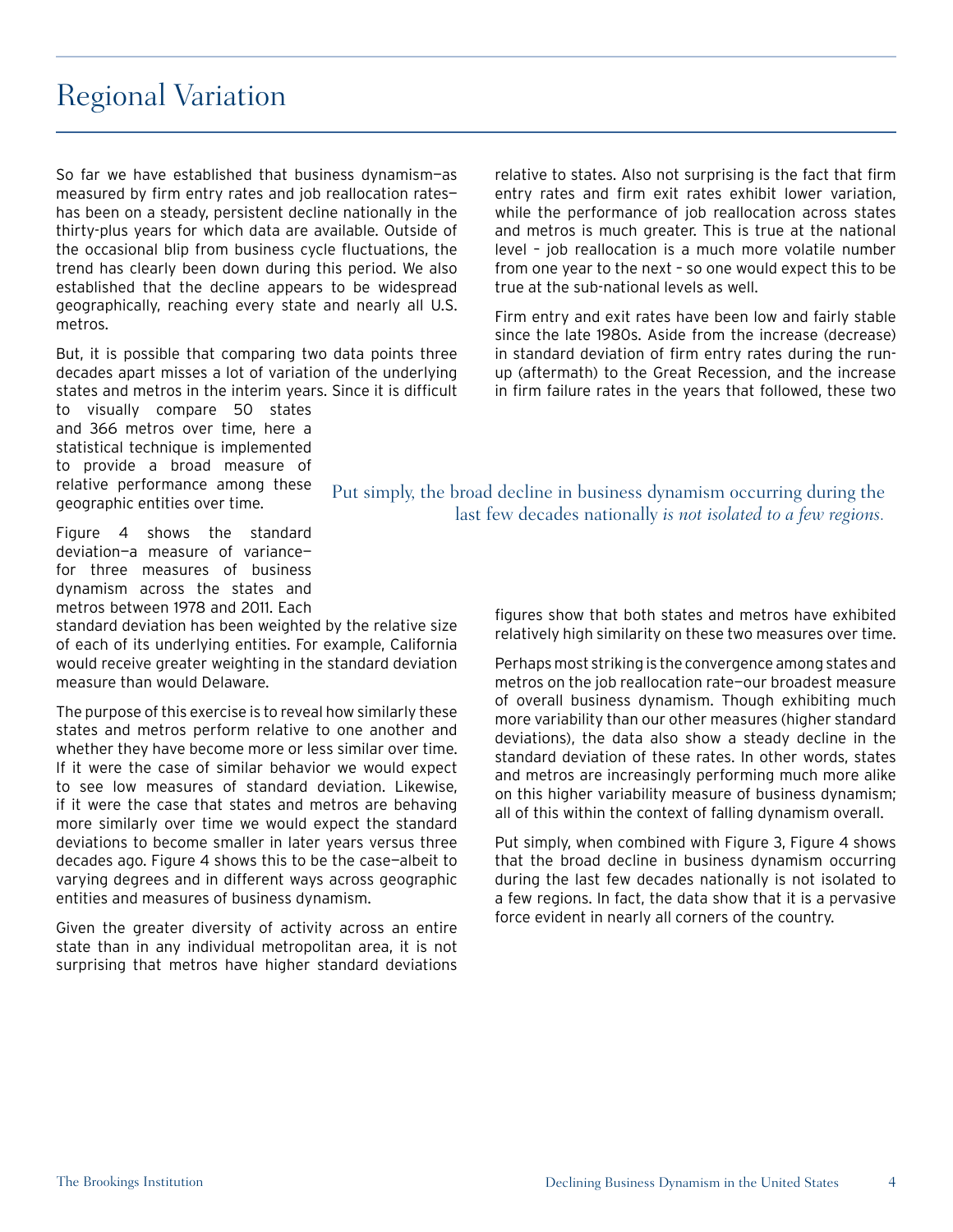#### Figure 4.

States and metros are behaving more similarly over time When combined with Figure 3, these figures show that the broad decline in business dynamism occurring during the last few decades nationally is not isolated to a few regions.





1978 1981 1984 1987 1990 1993 1996 1999 2002 2005 2008 2011



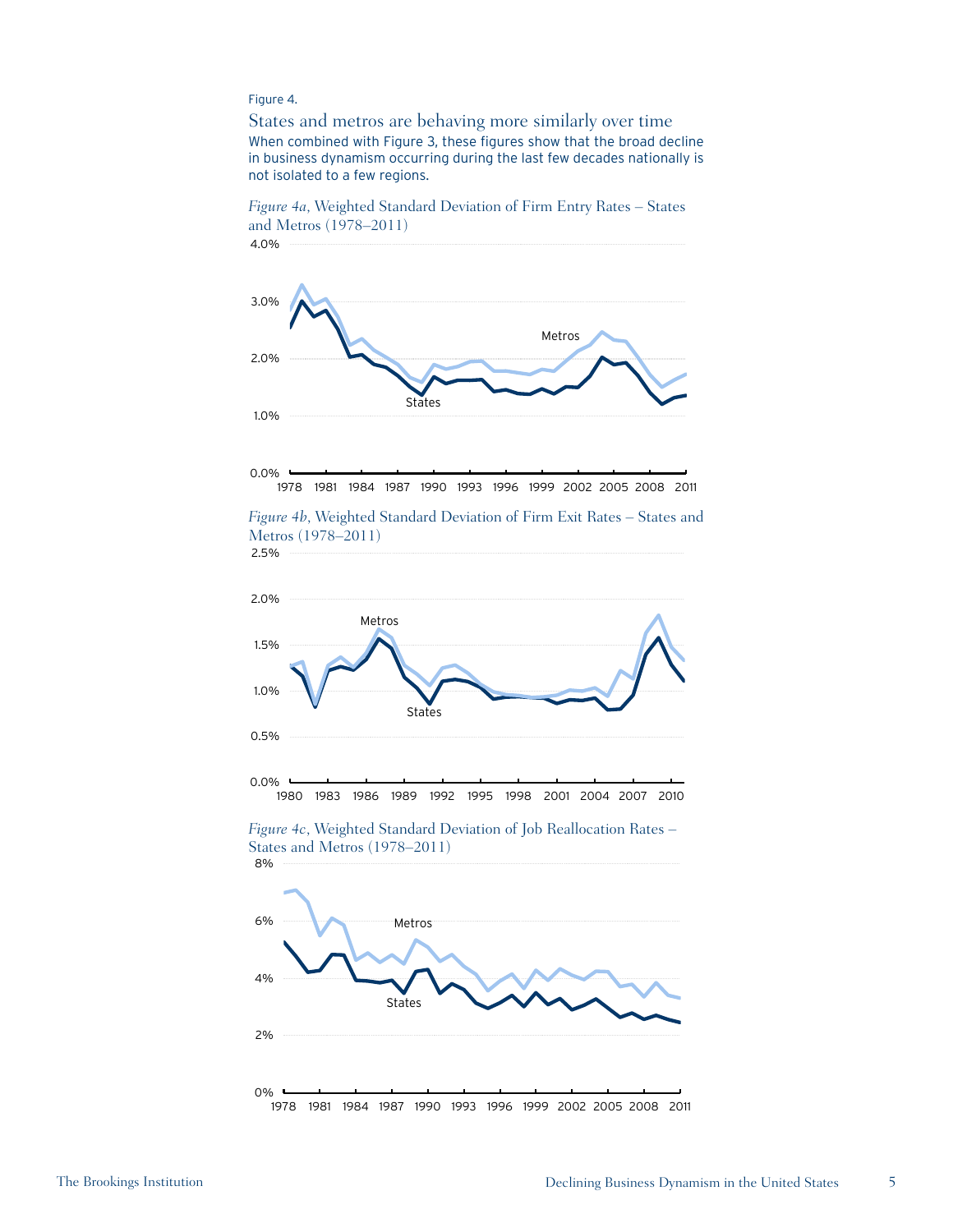### Conclusion

Overall, the message here is clear. Business dynamism and entrepreneurship are experiencing a troubling secular decline in the United States. Existing research and a cursory review of broad data aggregates show that the decline in dynamism hasn't been isolated to particular industrial sectors and firm sizes. Here we demonstrated that the decline in entrepreneurship and business dynamism has been nearly universal geographically the last three decades—reaching all fifty states and all but a few metropolitan areas.

> Whatever the reason, older and larger businesses are doing better relative to younger and smaller ones.

Our findings stop short of demonstrating why these trends are occurring and perhaps more importantly, what can be done about it. Doing so requires a more complete knowledge about what drives dynamism, and especially entrepreneurship, than currently exists. But it is clear that these

trends fit into a larger narrative of business consolidation occurring in the U.S. economy—whatever the reason, older and larger businesses are doing better relative to younger and smaller ones. Firms and individuals appear to be more risk averse too—businesses are hanging on to cash, fewer people are launching firms, and workers are less likely to switch jobs or move.

To be sure, three years have passed since our latest data were collected in March 2011, so it's entirely possible that some of these negative trends have reversed—or at least stabilized—since then. Future data releases will reveal what has occurred in recent years, and we'll be monitoring that closely. However, one way to ensure a more dynamic

economy going forward is for the federal government to adopt policies that better facilitate entrepreneurship.

Perhaps the best and most immediately effective way to do this is to significantly expand the numbers of immigrant entrepreneurs granted permanent work visas to enter and remain in this country. Allowing foreign graduates of U.S. schools who concentrate in the so-called STEM fields (science, technology, engineering and math)

> to remain in the United States to work for other enterprises is also an imperative, especially given the historical pattern indicating that immigrants are twice as likely to launch businesses as native-born Americans.

> At the state and local level, governments, educational institutions, entrepreneurs, investors and foundations should continue to experiment with ways

to encourage new business formation. The increasing popularity of "business accelerators" throughout the country is a welcome development that should be nurtured.

Finally, policy makers, citizens, owners, employers and entrepreneurs must not be afraid of dynamism, or change, even though it can be unsettling for a time. To paraphrase President Clinton, we must make "change our friend," because to resist it is to settle not only for the status quo, but in a world in which other countries and citizens are improving their skills, products and services, the failure to change will only ensure continued decline.